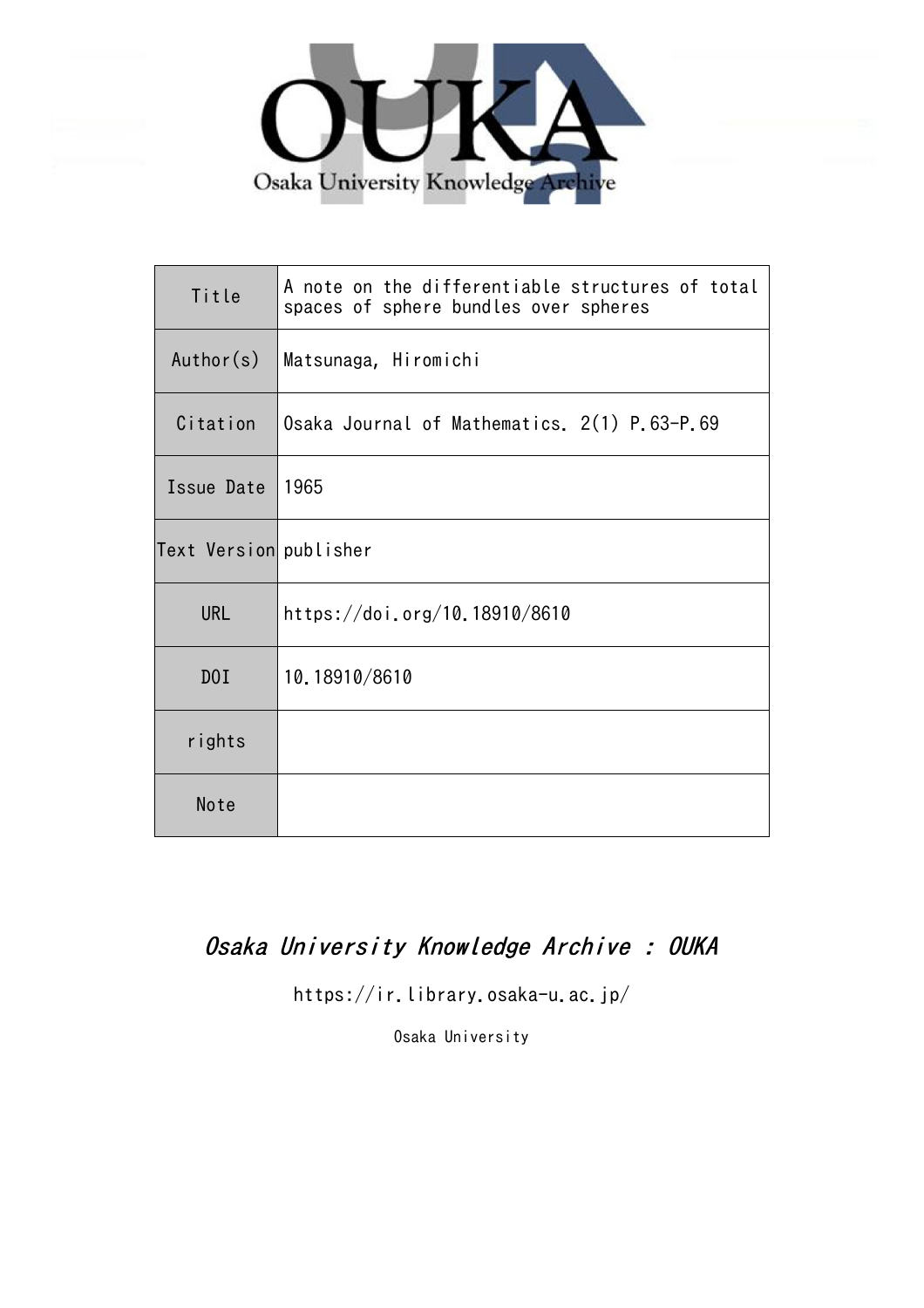## **A NOTE ON THE DIFFERENTIABLE STRUCTURES OF TOTAL SPACES OF SPHERE BUNDLES OVER SPHERES**

HIROMICHI MATSUNAGA

(Received March 15, 1965)

#### **1. Introduction**

B. Mazur [3] proved that a homotopy equivalence

$$
f:M_{1}\rightarrow M_{2}
$$

between two compact differentiable  $n$ -manifolds without boundary satisfies the relation

$$
f^1\{T(M_2)\}=\{T(M_1)\}\;
$$

if and only if there exists a diffeomorphism *F* such that the diagram

$$
M_1 \times R^* \xrightarrow{F} M_2 \times R^*
$$
  

$$
\downarrow{p_1} \qquad \qquad \downarrow{p_2}
$$
  

$$
M_1 \xrightarrow{f} M_2
$$

is homotopy commutative, where  $T(M)$  is the tangent vector bundle over  $M$ ,  $\{T(M)\}$  its stable class,  $p_i$  the projection mapping to the first factor  $(i = 1, 2)$  and  $R^k$  the *k*-dimensional Euclidean space for  $k \ge n + 2$ .

In this paper we shall give a sufficient condition to be able to use the Theorem of Mazur, in the case of total spaces of sphere bundles over spheres.

Let  $B^{(i,j)}$  be the total space of a S<sup>*i*</sup>-bundle over S<sup>*i*</sup>.

Let  $\theta$  be the image of the generator of the homotopy group  $\pi_i(S^i)$ under the boundary homomorphism in the homotopy exact sequence for this bundle, and λ be the suspension image of *θ.* We denote by *π* the projection mapping of this bundle.

By §3. [2] we have the cellular decomposition

$$
B^{(i, j)} = S^j \bigcup_{j} e^i \bigcup_{j} e^{i+j} \tag{1.0}
$$

and the commutative diagram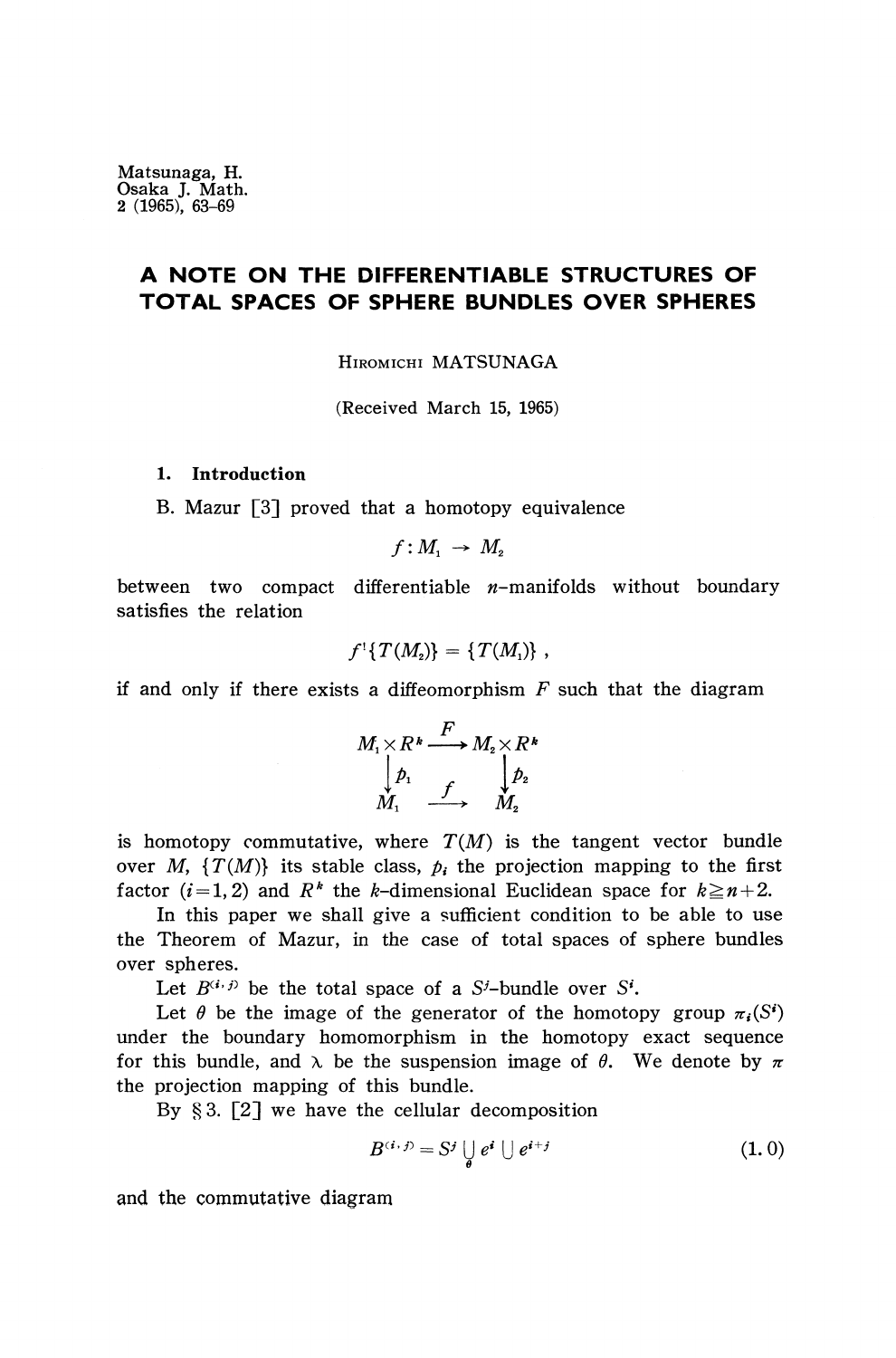

where *I* is the inclusion mapping, and  $J_1$  is the restriction of  $\pi$  to the  $subcomplex S<sup>j</sup> \cup e<sup>j</sup>$ .

Note that  $J_1$  is just the smashing mapping of the subcomplex  $S^j$  to a point.

For the Puppe sequence

$$
S^{i-1} \xrightarrow{\theta} S^j \xrightarrow{I_1} S^j \bigcup_{\theta} e^i \xrightarrow{J_1} S^i \xrightarrow{\lambda} S^{j+1} \cdots,
$$

we have the following exact sequence of the stable ΛΌ-groups, say *KO,*

$$
\widetilde{KO}(S^{j+1}) \stackrel{\lambda^1}{\rightarrow} \widetilde{KO}(S^j) \stackrel{\int_1^1}{\rightarrow} \widetilde{KO}(S^j \bigcup_{\theta} e^i) \stackrel{\int_1^1}{\rightarrow} \widetilde{KO}(S^j) \rightarrow \cdots,
$$

and further for the Puppe sequence

$$
S^i \bigcup_{\theta} e^i \xrightarrow{I} B^{(i, j)} \xrightarrow{J} S^{i+j} \to \cdots,
$$

we have

$$
\widetilde{KO}(S^{i+j}) \stackrel{\int^1}{\to} \widetilde{KO}(B^{(i,j)}) \stackrel{\int^1}{\to} \widetilde{KO}(S^j \bigcup_{\theta} e^i).
$$

Then the commutative diagram

$$
\widetilde{KO}(S^{j+1}) \xrightarrow{\lambda^1} \widetilde{KO}(S^i) \xrightarrow{f_1^1} \widetilde{KO}(S^j \cup \bigcup_{\pi^1} e^i) \xrightarrow{f_1^1} \widetilde{KO}(S^j) \cdots
$$
\n
$$
\begin{array}{c}\n\downarrow^1 \\
\uparrow^1 \\
\hline\n\end{array}\n\widetilde{KO}(S^{i+j})
$$
\n
$$
\begin{array}{c}\n\downarrow^1 \\
\downarrow^1 \\
\hline\n\end{array}\n\widetilde{KO}(S^{i+j})
$$
\n
$$
\begin{array}{c}\n\downarrow^1 \\
\downarrow^1 \\
\hline\n\end{array}\n\widetilde{KO}(S^{i+j})
$$
\n
$$
(1.1)
$$

is obtained.

Since every *j*-sphere  $S^j$  is stably parallelizable, by  $(2.1)$ ,  $(2.2)$  in [4], we have

$$
\{T(B^{(i,j)})\} = \pi^{\,1}(\xi^{(i,j)})\tag{1.2},
$$

where  $\xi^{(i,j)}$  is the stable vector bundle associated with the sphere bundle over the sphere.

## 2.  $S^3$ -bundles over  $S^4$  and  $S^7$ -bundles over  $S^8$

 $^{(4,3)}_{m,n}$  be the total space of the S<sup>3</sup>-bundle over S<sup>4</sup> which has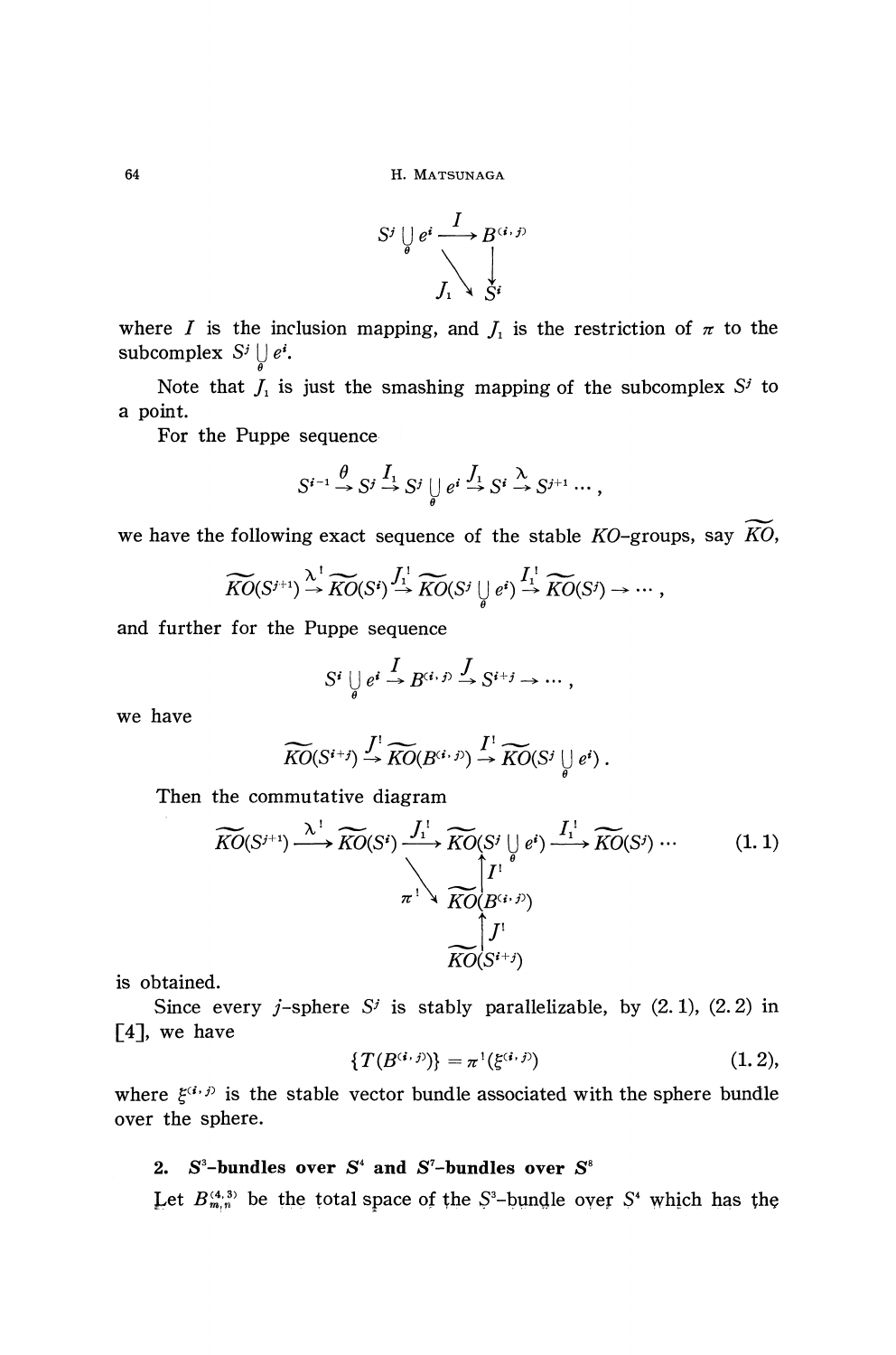characteristic map  $m\alpha_{\text{s}} + n\beta_{\text{s}}$ , where  $\alpha_{\text{s}}$  and  $\beta_{\text{s}}$  are the generators of  $\pi_3(SO(3))$  and  $\pi_3(S^3)$  (see 22.6 [5]). Then we have

$$
\theta = n \iota_{3} \tag{2.1},
$$

and

$$
i_{*}(m\alpha_{s}+n\beta_{s})=(2m+n)\beta
$$
 (2. 2),

where *β* is the generator of the stable homotopy group *π<sup>3</sup> (SO(N))* for sufficiently large  $N$ , and  $i_*$  is the homomorphism induced by the inclusion mapping.

By  $(1.0)$  and  $(2.1)$ , we have the following cellular decomposition

$$
B_{m,n}^{(4,3)} = S^3 \bigcup_{n_3} e^4 \bigcup e^7
$$
 (2. 3),

where  $\iota_k$  is the generator of  $\pi_k(S^k)$ .

By (2.2)

$$
\xi_{m,n}^{(4,3)} = (2m+n)g\tag{2.4}
$$

where  $g$  is the generator of  $KO(S^4)$ .

By  $(1.1)$  we have the commutative diagram

$$
\widetilde{KO}(S^*) \xrightarrow{\left(n\iota_*\right)^!} \widetilde{KO}(S^*) \xrightarrow{J_1^!} \widetilde{KO}(S^3 \bigcup_{m_3} e^*) \xrightarrow{I_1^!} \widetilde{KO}(S^3) = 0
$$
\n
$$
\pi^! \searrow \widetilde{KO}(B_{m,n}^{(4,3)})
$$
\n
$$
\widetilde{KO}(S^7) = 0.
$$

Then we have

**Theorem 1.**  $KO(B_{m,n}^{(4,3)}) \approx Z_n$  (mod *n integer group*).

Using this theorem and  $(1.2)$ ,  $(2, 4)$ , we have

**Corollary.**  $\{T(B_{m,n}^{(4,3)})\} \equiv 2m\tilde{g} \mod n\tilde{g}$ ,

where we denote by  $\tilde{g}$  the generator of  $K\tilde{O}(B_{m,n}^{(4,3)})$ . By Th. 2.2  $\lceil 6 \rceil$ , we have that

*if*  $m \equiv m'$  mod 12, then the total space  $B_{m,n}^{(4,3)}$  and  $B_{m',n}^{(4,3)}$  have the same *fiber homotopy type.*

Denote by  $f$  the fiber homotopy equivalence. Then we have the following commutative diagram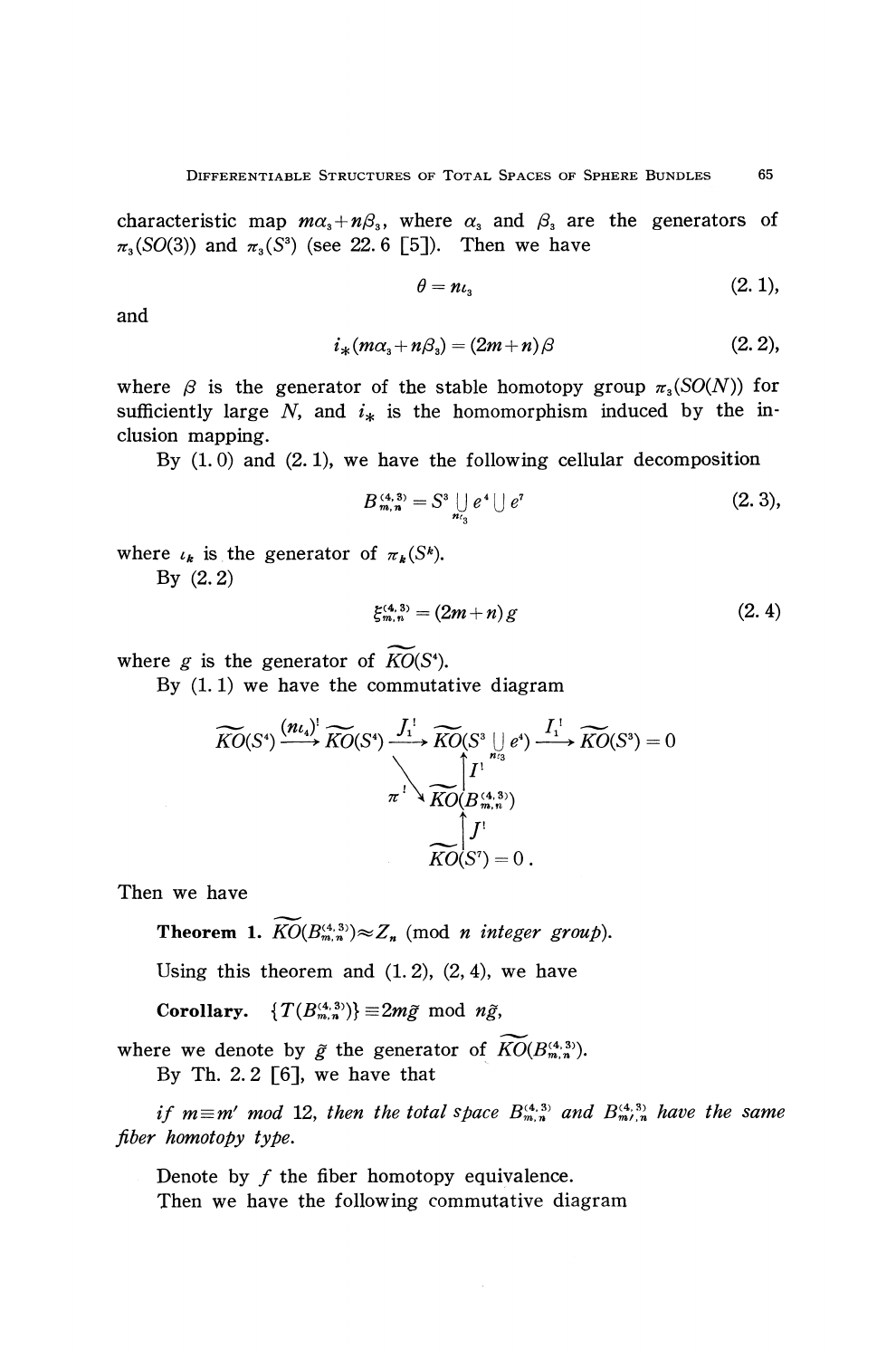66 H. MATSUNAGA

$$
\overline{KO}(B_{m,n}^{(4,3)}) \longrightarrow {\pi}^! \overline{KO}(S^4),
$$
  
\n
$$
\overline{KO}(B_{m/3}^{(4,3)}) \longrightarrow {\pi}^!
$$

where  $\bar{\pi}$  is the projection of  $B^{(4,3)}_{m\ell,n}$  onto S<sup>4</sup>.

Then by the Th. of Mazur and Th. 1, we have

**Theorem 2.** If  $m \equiv m'$  mod 12 and  $2m \equiv 2m'$  mod n, then there exists *a diffeomorphism F such that the diagram*

$$
B_{m,n}^{(4,3)} \times R^k \xrightarrow{F} B_{m\prime,n}^{(4,3)} \times R^k
$$
  
\n
$$
\downarrow{p_1}
$$
  
\n
$$
B_{m,n}^{(4,3)} \xrightarrow{f} B_{m\prime,n}^{(4,3)}
$$

*is homotopy commutative for same k* $\geq$ 9.

REMARK. By Th. 3. 1 [7], if  $m \equiv m' \mod n$ , then  $B_{m,n}^{(4,3)}$  and  $B_{m',n}^{(4,3)}$  are *homeomorphic.*

By Th. 6.2 [8],  $B_{m,1}^{(4,3)}$  and  $B_{m,1}^{(4,3)}$  are diffeomorphic if and only if  $m(m+1) = m'(m' + 1) \mod 56.$ 

It is easily seen that for  $S$ -bundles over  $S^s$ , we have quite similar results.

In the next section we consider  $S^{4s-1}$ -bundles over  $S^{4s}$  for  $s \ge 3$ .

### 3.  $S^{4s-1}$ -bundles over  $S^{4s}$  for  $s \ge 3$ .

For the canonical fiber bundle

$$
SO(4s-1) \rightarrow SO(4s) \rightarrow S^{4s-1},
$$

we have the homotopy exact sequence

$$
\pi_{4s}(S^{4s-1}) \stackrel{\partial}{\to} \pi_{4s-1}(SO(4s-1)) \stackrel{i_*}{\to} \pi_{4s-1}(SO(4s))
$$
  

$$
\stackrel{p_*}{\to} \pi_{4s-1}(S^{4s-1}) \stackrel{\partial}{\to} \pi_{4s-2}(SO(4s-1)) \stackrel{i_*}{\to} \pi_{4s-2}(SO(4s)) .
$$

By [2]

$$
\pi_{4s-1}(SO(4s-1)) \approx Z, \quad \pi_{4s-2}(SO(4s-1)) \approx Z_2,
$$

and it is wellknown that

$$
\pi_{4s-1}(S^{4s-1})\!\approx\!Z,\quad \pi_{4s}(S^{4s-1})\!\approx\!Z_2,\quad \pi_{4s-2}(SO(4s))=0,
$$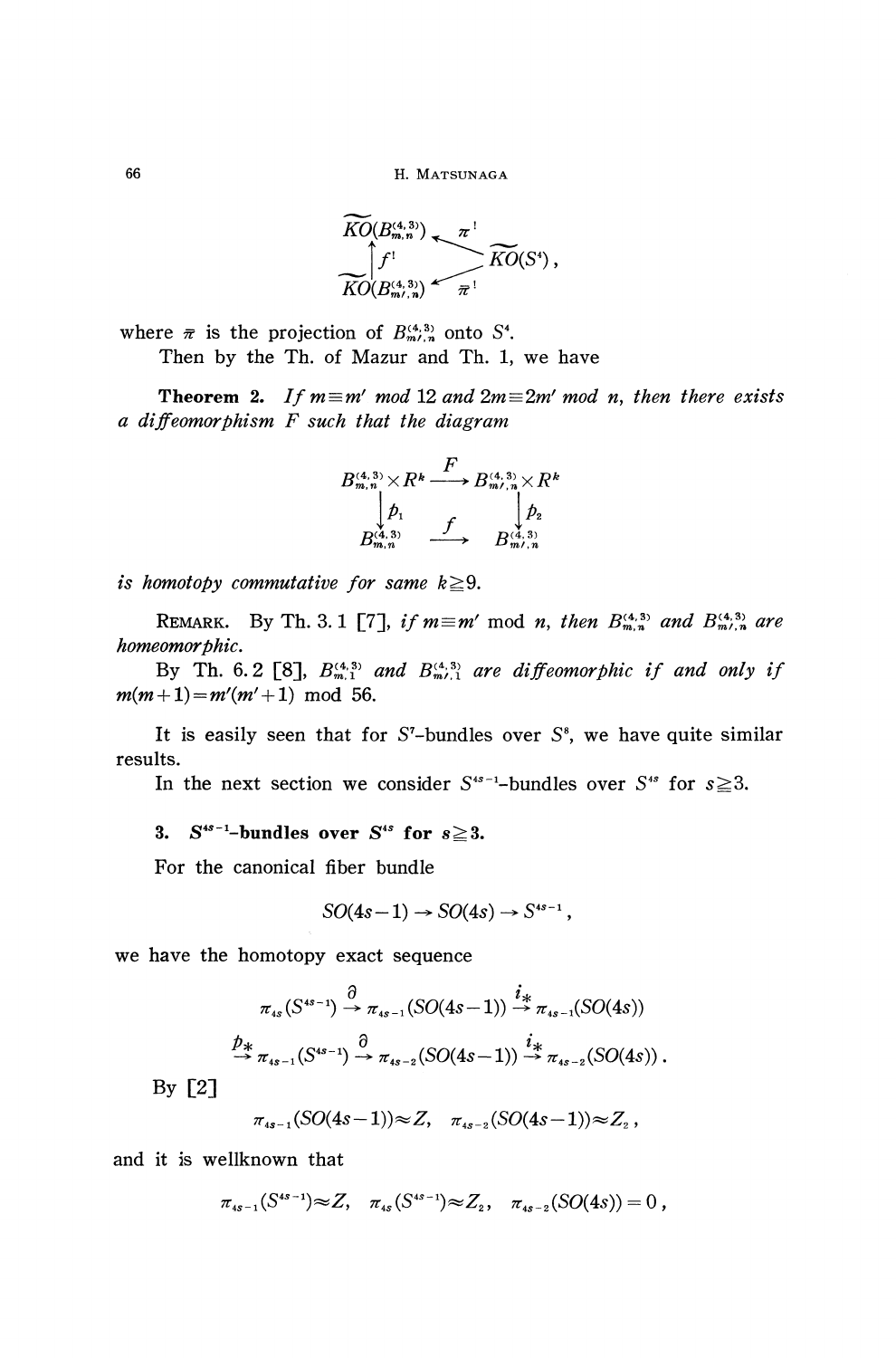then we have the isomorphism

$$
\pi_{4s-1}(SO(4s))\!\approx\!\pi_{4s-1}(SO(4s-1))+Z\!\approx\!Z\!+\!Z\,.
$$

Denote by *g* the generator of  $\pi_{4s-1}(SO(4s-1))$ , then  $i_*(g)$  can be chosen as one of the generators of  $\pi_{4s-1}(SO(4s))$ .

Choose another generator, say *h*, of  $\pi_{4s-1}(SO(4s))$ , which satisfies the relation

$$
p_*(h) = 2\iota_{4s-1} \tag{3.1},
$$

where  $\iota_{4s-1}$  is the generator of  $\pi_{4s-1}(S^{4s-1})$ . Consider the fiber bundle

$$
SO(4s-1)\stackrel{i_1}{\rightarrow} SO(4s+1)\stackrel{p_1}{\rightarrow} V_{4s+1,2}
$$

and the homotopy exact sequence

$$
\Rightarrow \pi_{4s-1}(SO(4s-1)) \xrightarrow{i_{1*}} \pi_{4s-1}(SO(4s+1))
$$
  
\n
$$
\xrightarrow{p_{1*}} \pi_{4s-1}(V_{4s+1,2}) \xrightarrow{\partial_1} \pi_{4s-2}(SO(4s-1))
$$
  
\n
$$
\xrightarrow{i_{1*}} \pi_{4s-2}(SO(4s+1)) \rightarrow .
$$

By 25. 6 [5], we have

$$
\pi_{\tiny{4s-1}}(V_{\tiny{4s+1,2}}) \!\!\approx\! Z_{\tiny{2}}\,,
$$

and since  $\pi_{4s-2}(SO(4s+1))=0$ , then we have the isomorphism

$$
\partial_1: \pi_{4s-1}(V_{4s+1,2}) \stackrel{\approx}{\to} \pi_{4s-2}(SO(4s-1)) \approx Z_2
$$

and

$$
i_{1*}: \pi_{4s-1}(SO(4s-1)) \stackrel{\approx}{\to} \pi_{4s-1}(SO(4s+1)) \approx Z \qquad (3.2).
$$

Now consider the S<sup>45-1</sup>-bundle over S<sup>45</sup> with the characteristic map

$$
\chi = mi_*(g)+nh,
$$

By 3.1, we have the relations

$$
\theta = 2n \iota_{4s-1}, \quad \lambda = 2n \iota_{4s} \tag{3.3}.
$$

By the diagram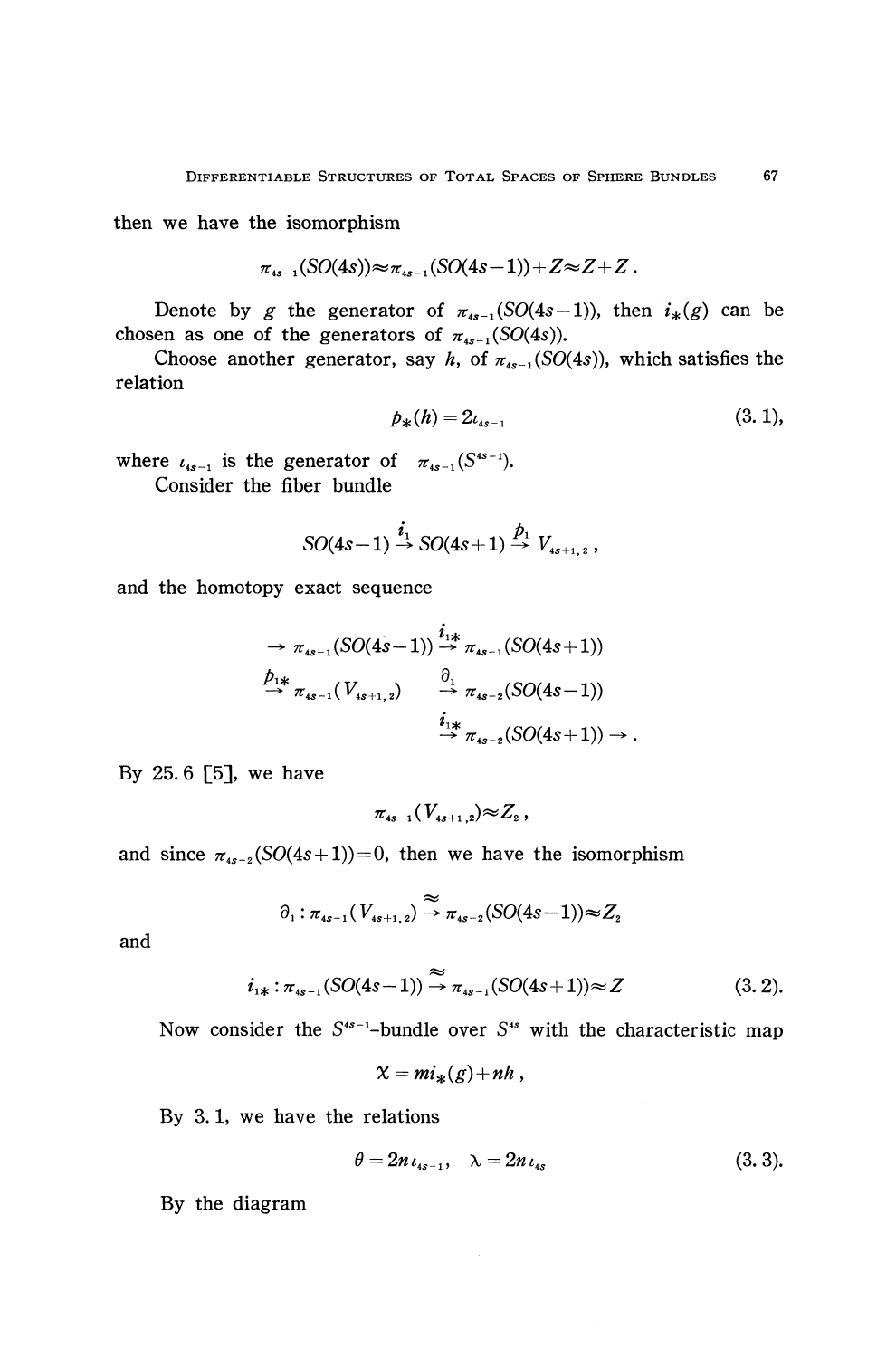68 H. MATSUNAGA

$$
\pi_{4s} (S^{4s}) = \pi_{4s} (S^{4s})
$$
\n
$$
\pi_{4s-1} (SO(4s-1)) \xrightarrow{i_*} \pi_{4s-1} (SO(4s)) \xrightarrow{\hat{p}_*} \pi_{4s-1} (S^{4s-1})
$$
\n
$$
\downarrow i'_*
$$
\n
$$
i_{1*} \xrightarrow{\pi_{4s-1} (SO(4s+1))} \pi_{4s-1} (V_{4s+1,2})
$$
\n
$$
\downarrow \vec{p}_*
$$
\n
$$
\pi_{4s-1} (S^{4s}),
$$

and by 3.2 we have

$$
\mathcal{E}_{\mathbf{m},\mathbf{n}}^{(4s,4s-1)} = (m+xn)\tilde{g}_s \tag{3.4},
$$

for some integer x, where  $\xi_{m,n}^{(4s,4s-1)}$  is the stable vector bundle associated with the sphere bundle, and  $\tilde{g}_s$  is the generator of the group  $KO(S^{ss})$ .

By (3.3) and §3. [5], we have the cellular decomposition of the total space of this sphere bundle

$$
B_{m,n}^{(4s,4s-1)} = S^{4s-1}2m_{4s-1} \cup e^{4s} \cup e^{8s-1}
$$
 (3.5).

As in §2, by  $(1.1)$  we have easily

**Theorem 3.**  $\widetilde{KO}(B_{m,n}^{(4s,4s-1)}) \approx Z_{2n}$ .

By  $(1, 2)$   $(3, 4)$  and this theorem, we have

**Corollary.**  $\{T(B_{m,n}^{(4s,4s-1)})\} \equiv (m + xn)\tilde{g} \mod 2n\tilde{g}$ , where  $\tilde{g}$  is the gener*ator of*  $\widetilde{KO}(B_{m,n}^{(4s,4s-1)}).$ 

Denote by *l* the order of  $\pi_{ss-2}(S^{4s-1})$ , then by the fiber homotopy classification theorem due to Dold (see e.g. Th. 2.1  $[6]$ ), we have

**Theorem 4.** If  $m \equiv m'$  mod  $2n$  and mod l, then there exists a *diffeomorphism F such that the diagram*



*is homotopy commutative.*

OSAKA UNIVERSITY